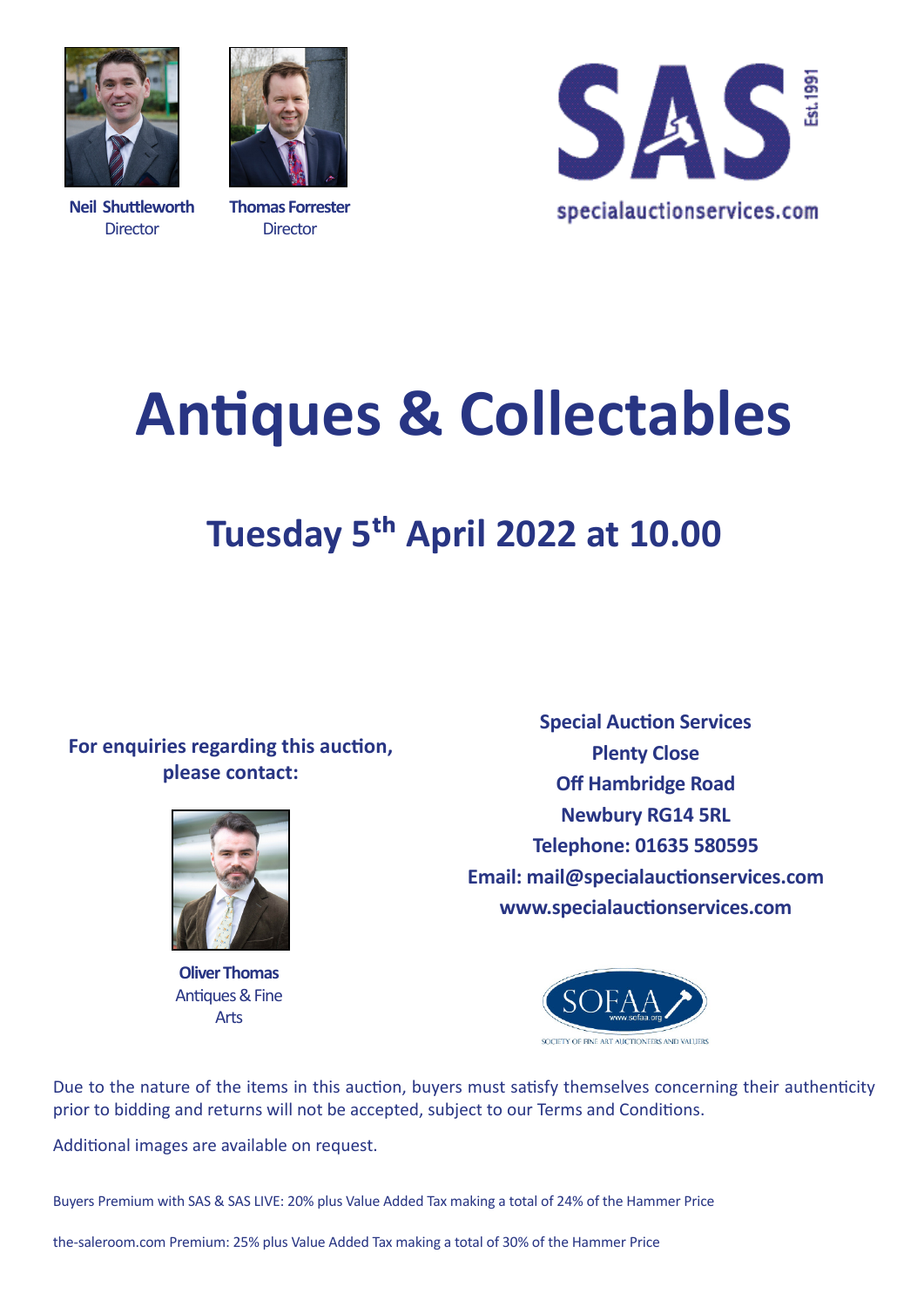Our April Antiques and collectables sale comprises a fabulously eclectic range of lots, including Chinese Porcelain items from the Nanking cargo sale, Baccarat paperweights, studio ceramics and glass, two collections of Chinese jades, a wonderful range of furniture from a Georgian Linen press to a cowhide chaise longue after Le Corbusier and much more.

Headlining our sale and picture section are two works by arguably Nigeria's most influential 20th century artists; Benedict Enwonwu M.B.E. (1917-1994) and Erhabor Emokpae (1934-1984), from a private collection. The vendors father acquired these works whilst working in African in the 1960's and 1970's. Enwonwu's most famous painting 'Tutu' was sold in London in 2018 realising a price over £1 million.

Other notable works in our picture sale are a watercolour study of game birds by Archibold Thorburn (British, 1860-1935), an oil still life by Henry Koehler (American b. 1927) and an etching c. 1910 after Pierre-Auguste Renoir (French, 1841-1919).

Order of Auction

| Lot 1 to lot 146   | <b>Ceramics and Glass</b> |
|--------------------|---------------------------|
| Lot 147 to lot 268 | Works of Art              |
| Lot 269 to lot 351 | Paintings                 |
| Lot 352 to lot 432 | Furniture                 |
| Lot 433 to lot 451 | Garden Objects            |

You can register to bid via our website www.specialauctionservices.com. If you are a successful bidder you will be emailed an invoice. Upon receipt of payment via bank transfer, your items can be made ready for collection by appointment only

If you wish to consign any of your items in our forthcoming auctions, please contact us.

Please call 01635 580 595 or email mail@specialauctionservices.com to make an appointment

1. **A large early 20th century blue and white Wedgwood cache pot,** fallow dear pattern, marked to the base, 22cm high and 25cm diameter, chip to the rim £40-60

2. **Two 19th century blue and white jugs,** Indian Sporting style patterns, 16cm and 15.5cm high, AF one with a crack and repair to the base, the other with a chipped and repaired spout (2) £30-50

3. **A 19th century blue and white transferware pale,** Adams Cattle Scenery, 24cm high, with insert (cracked in three places and repaired) and two handles, AF £60-80

4. **A group of 19th century blue and white ceramic items,** comprising, a large water jug with bird design by Ridgeway 27cm high, a small Royal Doulton jug with Chinoiserie design, a larger jug with a pewter lid and a Ridgeway twin handled planter (4) £40-60

5. **A collection of ceramics,** mostly blue and white, including a delft candlestick, 15cm high, two pairs of porcelain vases, a Chinese ginger jar with stopper and others, all AF (8) £40-60

6. **A collection of late 19th/ early 20th blue and white transferware ceramics,** comprising an 'arcadia' chariots jar and cover, 20cm high, two jugs, a small Schweppes' plate and a large Ringtons Ltd. Maling Ware baluster jar and cover with Northern Cathedrals (one hairline crack) AF (5) £40-60

7. **Three 19th century ceramic lustre wall plaques,** transfer-printed religious phrases, together with a later wall hanging depicting Madonna and child, AF (4) £50-80

8. **A collection of glass and ceramics,** comprising a baluster jug, 19cm high, with blue coloured handle and rim, six yellow footed shot glasses, a bowl (chipped) 19.5cm diameter, a glass centrepiece, three blue and white balls and a porcelain and white metal art deco teapot, sugar bowl and cream jug, AF (qty) £40-60

9. **Two large blue glass industrial lamp shades,** 30cm high (2) £40-60

10. **Three 18th century Chinese 'Nanking Cargo' blue and white plates,** 23cm diameter, Provenance Christies: The Nanking Cargo Auction, Lot 1743 (3) £120-160

11. **Two 18th century Chinese 'Nanking Cargo' blue and white spouted bowls,** 9.5cm H x 18.5cm W, with side handles, Provenance Christies: The Nanking Cargo Auction, lots 4059 & 4042 (2)

£120-160

12. **Four early 18th century Chinese 'VungTau cargo' blue and white porcelain items,** comprising two hexagonal vases 12cm high and two 'Oviform' cabinet vases with domed covers 10cm high, Provenance Christies: The Vung Tau Cargo Auction lots 142 & 779, together with the Christies catalogue from the sale (5) £200-300

13. **Two 18th century Chinese blue and white and Café-au-lait porcelain bowls,** 8.5cm diameter, some wear to the foot AF, Provenance by repute Christies: The Nanking Cargo Auction £100-200

14. **A Meiji period Japanese Satsuma style dish,** 12cm diameter, with Japanese character mark to the underside £60-100

15. **A large collection of Oriental porcelain,** including two vases; one with a cover 34cm high, a Chinese blue and white bowl with footed stand both with four character marks to the undersides, a small famille verte cup 5.5cm high and others, all AF (qty) £80-120

16. **Four late 18th century Worcester**  18cm high, a Waterford Hippo, together **blue and white tea bowls and saucers,** cups 4.5cm high, the saucers 12cm in diameter, milk maids pattern, one plate cracked and repaired (AF) all marked to the base (8) £80-120

17. **A collection of Lalique glassware,** comprising a stylised bowl 21cm width. A pair of birds, a yellow duck and a fish (5) £200-300

18. **An early 19th century 'Diana Cargo' glazed ceramic Parrot,** 15.5cm high green glaze (worn), Provenance Christies: The Diana Cargo Auction, lot 912 £80-120

19. **A small late 19th century Meissen floral tray,** 5.5cm width, AF two repaired cracks, marked to the underside, together with a circular Dresden porcelain bowl, with pierced sides and a Dresden figure 7.5cm high (3) £60-80

20. **A Herend porcelain Rhinoceros,** 13cm long, with a gilt horn, together with a pig. 8cm long both with the same red and white glaze (2) £100-150

21. **An early 20th century Royal Worcester blush ivory pickle dish,** 12cm wide, stamped to the underside £40-60

22. **Two 20th century large cut glass wine glasses,** 21cm and 20cm high, both with hunting scene designs, one with a spiral stem, together with a rose and blue coloured vase with a hunting scene, six green glass champagne glasses and three sherry glasses (12) £100-150

23. **An assorted group of ceramics,** including two porcelain ducks, the largest 15cm high, small mugs a Boehm porcelain bird (the tongue broken), and others , AF (qty) £40-60

24. **A part set of Royal Copenhagen cups and saucers,** 10 cups and 12 saucers, floral pattern with gilt work, together with a Royal Copenhagen square plate with a port scene and a red and gilt bowl (qty) £80-120

25. **A Waterford glass elephant,** with other glass animals and a small rose coloured bowl, the very small elephant with a broken ear (6) £60-80

26. **A Fortnum & Masons fine bone china St. James Tea for one set,** appears unused, together with three items of Emma Bridgwater; a large bowl, large cup and saucer, two Copeland Spode rectangular dishes with rounded edges and three cups and saucers (qty) £80-120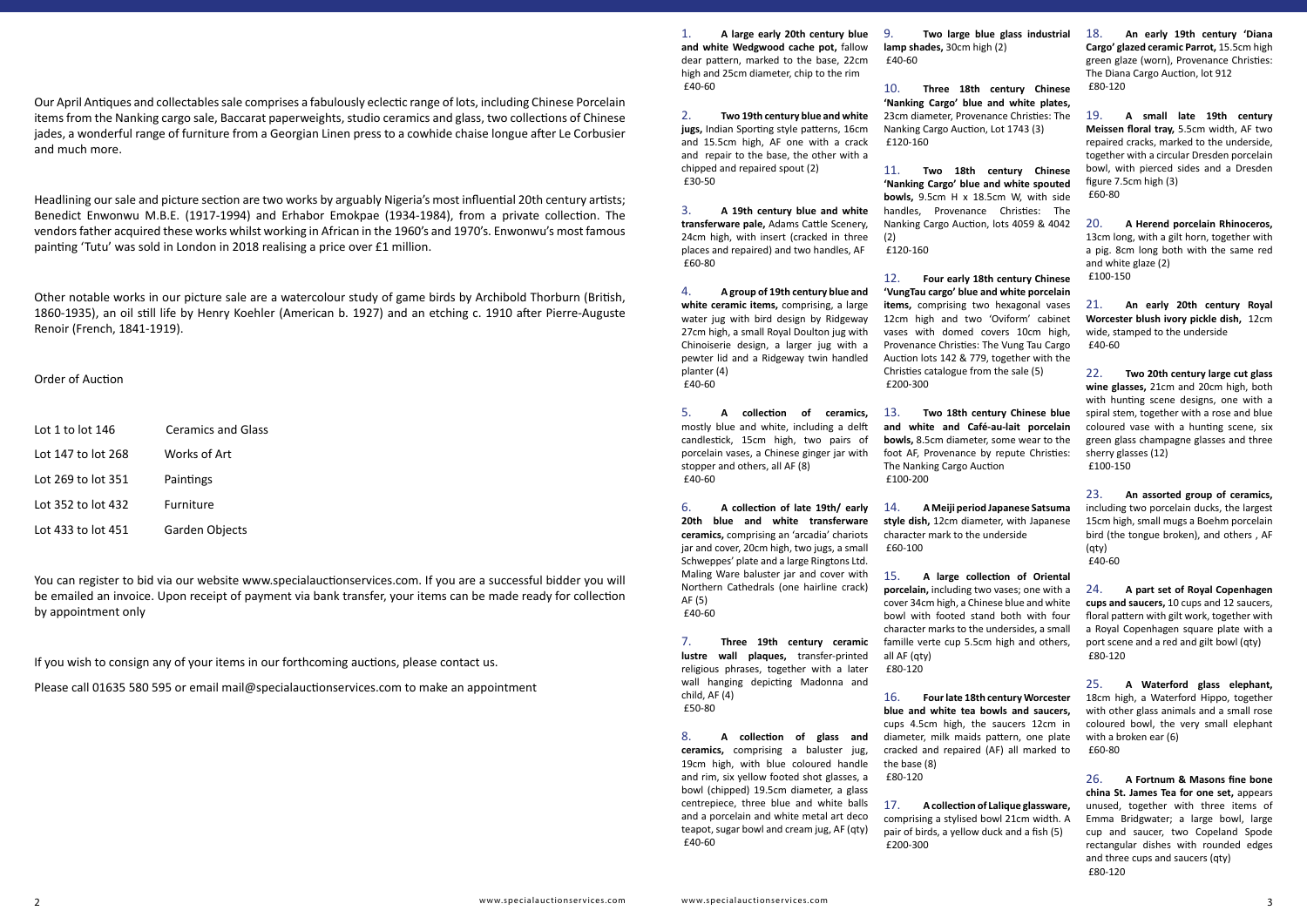27. **A collection of early 20th century famille verte and famille rose export Chinese porcelain,** including a lidded dish with cover 25cm width, a soup set comprising 10 bowls and 11 footed bases (one bowl replacement), nine covers and 12 spoons, with four character marks to the base, together with six Cloisonné bowls and four small plates, all AF (qty) £150-200

28. **A Royal Albert bone china tea and coffee set,** comprising, ten cups and eleven saucers, 12 side plates, two platters, a tea pot, water jug, coffee pot, cream jug and two sugar bowls (qty) £60-100

29. **A selection of Royal Crown Derby 'Imari' pattern porcelain,** comprising five side plates, four saucers, three cups, a soup bowl with spoon and a jug, all AF (14) £40-60

30. **Four Baccarat glasses,** in their Baccarat boxes (one AF), gilt scrolling design 16.5cm high (4) £80-120

31. **A large collection of polychrome transferware plates,** retailed by Leveille, with marine scenes, 25cm diameter, AF (12) £100-150

32. **A pair of 20th century Murano glass vases,** blue with flower design, 19cm high (2) £100-150

33. **Three items of ceramics,** including a Song Dynasty style porcelain bottle vase, 20cm, a Japanese jug and a terracotta studio pottery vase (3) £60-100

34. **A Wedgwood tri-colour jasperware classical miniature vase 10.5cm,** together with a Jasperware Greek style Lekythos (2) £100-200

35. **A Royal Doulton porcelain figure of a lady,** The Bather', no. HN 687, marked to the base, 20cm high £250-350

36. **A collection of assorted ceramics,** including 20th century Wedgwood Jasperware items (3), export Chinese cups and saucers, 19th century porcelain cups and saucers, an early 20th century blue and white transferware egg cups and holder, two Goebel figures, all AF (qty)

£60-80

37. **A large collection of Oriental ceramics,** including tea pots, ginger jars (some missing lids), cups and saucers, vases, figures and animals, some items with marks to the bases (qty) £80-120

38. **A collection of studio pottery and glass,** including two glass pieces by William Yeoward, a cut glass cake stand 30cm diameter and a blue bowl, together with a glass charger, lustre glass baluster vase with fish design by Andrew Hazelden 26cm high and two glazed fish plates (6) £70-100

39. **A collection of Aldermaston pottery,** comprising; four bowls, three small jars, 11cm high with lids and one larger jar, 17cm high (two lids AF), a two handled pot and cover, a muffin plate and cover and a jug (qty) £80-120

40. **A collection of Aldermaston pottery,** comprising, four small lidded jars (one cracked) and three taller examples (one without a lid), two bowls with differing designs, a short lustre glazed vase, a two handled pot and cover and a jug, all AF (qty) £80-120

41. **A collection of Aldermaston pottery,** comprising, six short lidded jars, a meat platter 36.5cm wide and a rectangular rounded edge serving plate 27cm wide (8) £80-120

42. **A collection of Aldermaston pottery,** comprising, eight mugs 9.5cm high, three larger lidded jars (one missing a lid) and smaller lidded jar (12) £80-120

43. **A 20th century porcelain figure of Isadora Dresden,** by Karl Ens, 32cm high £100-200

44. **A pair of 20th century porcelain Dresden figural groups,** 14.5cm and 15.5cm high, white with coloured foliage, some losses and damage AF (2) £60-100

45. **A Caughley blue and white transfer printed jug,** C.1790. with mask head spout, marked to the base 18cm high £60-80

46. **A set of eight Clarice Cliff napkin rings,** in a Clarice Cliff retail box with certificate £60-80

47. **A group of seven Rosenthal porcelain vases,** of differing hights all with far eastern designs, the tallest 30cm high, the shortest 12cm high (7) £150-250

48. **Three Royal Crown Derby Bird paperweights,** fine bone china including a Robin (3) £50-80

49. **A group of assorted Royal Crown Derby Bone China paperweights,** including a Dolphin, Armadillo, two sleeping mice and a Toy Box building (5) £60-100

50. **Three Royal Crown Derby Pheasant Bone China paperweights,** together with two boxes, two limited edition, one with certificate (5) £80-120

51. **Four Royal Crown Derby Bone China female figures,** all from the Classic Collection, comprising, Persephone, Athena, Penelope and Dione £100-150

52. **A collection of assorted ceramics and glass,** including a Poole Pottery Bird, 19.5cm high, a stoneware studio pottery vase 22cm high, a Murano Glass bowl, a Cow parade cow(AF), a glass cow in its retail box by Rob Scotton, two Bernardaud ceramic illuminating candle covers (one broken) in their retail box and others (qty) £60-100

53. **A large Franz porcelain vase,** 36cm high with its retail box (2) £30-50

54. **A group Halcyon Days items,** comprising a Porcelain bottle necked scent bottle 9cm high in its retail box, an enamel bear and woodpecker both in their retail boxes and two mugs (8) £40-60

55. **A collection of continental ceramics,** including a pierced late 20th century Limoges porcelain basket, a pair of modern gilt and hand painted Meissen cups and saucers one AF, items of Capodimonte (qty) £80-120

56. **A pair of 20th century green Wedgwood Jasperware vases,** 20cm high, together with a Worcester blush ivory scalloped bowl with pheasant decoration (3) £30-50

57. **Four early 20th century perfume bottles with lids,** together with a group of modern far eastern snuff bottles, two Limoges enamel boxes, some glass animals and others (qty) £50-80

58. **A far eastern cranberry glass wine ewer,** Pewter mounted and decorated 34cm, together with a glass chicken sculpture 36cm high (2) £30-50

59. **A late 19th century French Majolica ceramic dish with bird decoration,** in a gilt metal mount with two handles raised on lion paw feet, 39.5cm diameter £80-120

60. **A collection of ceramic animals and figural groups,** including a Royal Crown Derby enamel bird paperweight, three porcelain groups, a John Beswick hand painted robin on a stand, three birds by Maruri and others, all AF(10) £80-120

61. **A collection of ceramic dogs,** comprising six Beswick examples, and two early 20th century Staffordshire dogs (13) £80-120

62. **A collection of assorted Beswick ceramic birds,** including a turkey, Pheasant, owl and a West German figural group of two birds (8) £60-100

63. **A collection of assorted Beswick ceramic figures,** including a mounted figure, Jamaican lady on a donkey, a pig, a horned sheep (AF), a Tiger and a jaguar, together with a Royal Doulton pig (broken from its base) and a large Porcelain hand painted tiger by the Franklin mint on a plinth (8) £100-150

64. **Four large Beswick porcelain dogs,** comprising two sheepdogs, 30cm high, a German Shepherd and a black Labrador (4) £100-150

65. **A collection of ceramic Cow Parade cows,** comprising London related examples (12) £60-100

66. **A collection of ceramic Cow Parade cows,** comprising American related examples (12) £60-100

67. **A collection of ceramic Cow Parade cows,** comprising an assortment of cows, some American related examples (12) £60-100

68. **A collection of ceramic Cow Parade cows,** comprising an assortment of cows, some American related examples (15)

£60-100

69. **A 19th century blue and white transferware plate,** c. 1830's, by Davenport, Mare and Foal Series 32.5cm diameter £20-40

70. **A collection of glass,** including a coloured glass decanter, a silver topped salt shaker, four Stuart Glass decanters, and a cut glass jug, etc (qty) £40-60

71. **A pair of large Murano glass birds by Zanetti,** 38cm high, on triangular bases, together with a smaller glass bird (3) £40-60

72. **A large collection of ceramic and glass animals,** some from the Wade Hat Box series with their boxes (AF), together with a large assortment of glass and ceramic animals AF, (qty) £40-60

73. **An early 19th century blue and white transfer ware platter,** 42cm wide, Tiber Series, marked to the reverse some wear £60-80

74. **A collection of 19th century ceramics,** to include two Willow pattern platters of differing sizes, a Masons jug, Staffordshire figure, two boat plates, etc all AF (qty) £80-120

75. **A late 19th century porcelain Meissen trumpet vase,** floral design with gilt rims, marked to the base, 15.5cm high £80-120

76. **A 20th century ceramic baluster lamp,** by Charlotte Rhead of Bursley Ware, 32cm high £80-120

77. **A late 19th century porcelain Dresden lamp base,** with mother and child 31cm high, together with two oval pierced bread baskets and a circular example by Schwarzenhammer (4) £80-120

78. **A collection of 19th century ceramic jugs,** some by Masons, of differing sizes, the largest 26cm high, the shortest 7.5cm, AF (10) £80-120

79. **A pair of Doulton onion vases,** marked to the bases, 43cm high, of slightly differing designs (2) £60-100

80. **A Royal Crown Derby bone china paperweight,** in the form of a seahorse, 10cm high £30-50

81. **A late 19th century Meissen porcelain tea and coffee set for two,** comprising a coffee jug, teapot, sugar bowl with lid, cream jug, and two cups and saucers with lids (13) £300-500

82. **A pair of Clarice Cliff 'Biarritz' plates,** 23cm wide, both marked to the reverse, together with two 20th century far eastern cloisonne jars, 12cm high, AF (4) £50-70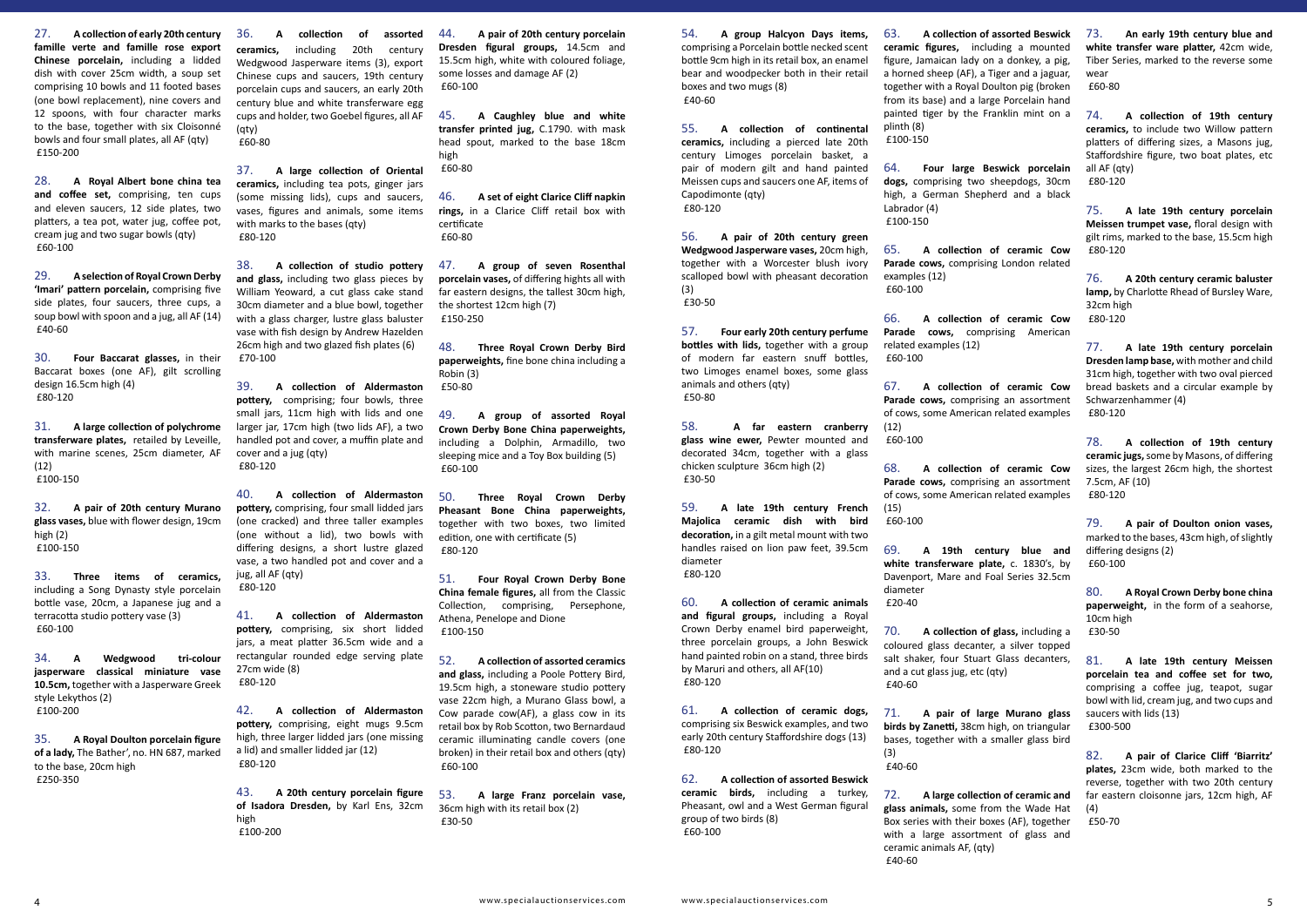83. **A studio glass handkerchief style bowl by Peter Layton,** 43.5cm in sea blue with cream and light brown trailing, signed and dated 2005, together with two further studio glass bowls, on by Phil Vickery, 20cm diameter and the other pink 'lyric' dish by Graeme Hawes and M. Grimshaw (3)

£60-80

84. **A late 20th century Greek pottery vase,** 35cm, retailed through Liberty & Co, with four letters marked to base £30-50

85. **A pair of early 20th century Chinese pottery polychrome glazed figures,** tallest 38cm but has had head snapped off (2) £30-50

86. **A large 20th century Delft blue and white pottery vase,** 36cm, with painted river landscape, with a brass five footed base (2) £30-50

87. **A large 20th century German porcelain pot and cover,** 30cm, in the Oriental taste with scenes of hunters on horseback with Dalmatians (2) £30-50

88. **A 20th century hand painted porcelain Herend lamp,** with fruit decoration, 33cm high £50-100

89. **A collection of assorted ceramics and glass,** including a decanter 27.5cm high, a faux shell 39cm diameter, a porcelain lamp and others (8) £50-80

90. **Three late 19th/early 20th century Chinese ceramic items,** comprising a famille verte style ginger jar and lid 16.5cm high, a blue and white jar and lid 14.5cm high and a blue and white transfer dish, will brown rim, marked to the base (3) £60-80

91. **A collection of Nao and the 'Leonardo Collection' ceramic figures,** -8 £40-60

92. **A Troika pottery vase,** 20cm high, with a chip to one corner AF, marked to the base £40-60

93. **Three Royal Crown Derby paperweights,** bone china, comprising the Bramble Hedgehog, Primrose Hedgehog and the strawberry Hedgehog, all with their retail boxes (3) £40-60

94. **Two Royal Crown Derby paperweights,** bone china, comprising a Donkey and Donkey foal, with their retail boxes (2) £40-60

95. **Three Royal Crown Derby paperweights,** bone china, comprising a large Friesian cow 16cm width, a Red Squirrel and a Scottish Terrier, all in their retail boxes (3) £50-80

96. **A collection of enamel Crumbles trinket boxes,** some in their fitted retail boxes, together with a fine bone china house 'The Masters House' by Coalport (qty) £50-80

97. **A collection of ceramic tiles,** of differing designs, some deeper than others (18) £60-100

98. **A collection of Royal Doulton stoneware items,** comprising a teapot with hunting scene, a milk jug and two handled pot 9cm high, together with a Royal Doulton 'Slaters' tea pot 14cm high and two jugs, AF (6) £60-80

99. **A collection of T.G. Green & Co. Cornish Ware storage jars. familiar blue and white pattern,** comprising one large jar without a lid, with 'Prunes' named on it 6.5cm high, a small flour jar with pierced lid 12.5cm high, four jars with lids and three other jars, all AF (9) £40-60

100. **A collection of T.G. Green & Co. Cornish Ware items,** including two jugs, the largest (one spout chipped AF) 14.5cm high, a measuring jug (crack AF), a series of graduated mixing bowls with spouts, together with two large Gresley mixing bowls 30cm and 33cm in diameter, all AF (7)

£40-60

101. **A collection of T.G. Green & Co. Cornish Ware table items,** including a muffin plate and cover, mugs, saucers, side plates mustard pot and cover (no spoon), serving plates, etc (qty) £60-80

102. **A late 19th century Royal Doulton framed plaque,** For Robert Kelsall, the former manager, on his retirement, signed lower right in red E. Piper, and dated Dec. 94, in a gilt frame 57.5 x 50cm £120-180

103. **A late 19th century Staffordshire porcelain set of dessert plates and stands,** comprising six plates, and four footed stands, of differing heights 13cm and 8cm high, floral designs, the rims with gilt and blue banding (10) £150-250

104. **A group of early 20th century Bohemian glass items,** including a decanter 23cm high, two glasses both 14.5cm high, a footed bowl, together with a cranberry glass decanter 24.5cm high (5) £150-200

105. **A collection of cut glass items,** including a table lamp with cut glass shade 37cm high, a pair of candlesticks (one AF), a silver topped perfume jar, a decanter, and others (qty) £40-60

106. **A collection of assorted ceramics,** including a Royal Doulton Slaters vase, 25cm high, a Staffordshire figure, two commemorative mugs, a 20th century small Toby Jug, and others all AF (11)

£40-60

107. **A Noritake china dinner set and coffee and tea set in the Damask Pattern,** comprising 12 dinner, side (one chipped) and tea plates, 11 soup bowls, 12 dessert bowls, a coffee pot, 12 coffee cups and saucers, 12 tea cups and saucers (one chipped), a milk jug, sugar bowl, tea pot, vegetable dish, large and small meat dishes, gravy boat, sauce dish, small lidded dish all AF (qty) £100-150

108. **A mid 20th century ceramic bust of Churchill as a light,** 21cm high, removable cigar, marked to the reverse £40-60

109. **A pair of 19th century saltglazed ceramic decanters,** of Queen Victoria and Prince Albert, 29.5cm and 31cm high, both AF, Queen Victoria's head broken, Alberts cracked and repaired, makers mark to the reverse, Savage & Austin (2) £200-300

110. **Three modern studio pottery items,** comprising a watering vessel, a plate and vase 13.5cm high (3) £40-60

111. **Four 19th century pratware items,** comprising a mug with painted birds (heavily crazed) 7.5cm high, two jars with scenes of Venice and Constantinople both 8.5cm high and a pot lid and pot, the lid with a scene of three women 8cm in diameter, all AF (5) £60-80

112. **Three 19th century bear themed ceramic pot lids,** comprising, a James Atkinsons Bear Grease of 24 Old Bond Street, London lid and pot 5.5cm diameter, a shooting bears lid 8cm in diameter and a lid with two bears in natural surroundings 9cm in diameter, formally of the Manners Collection, all AF (4) £80-120

113. **Three 19th century Exhibition themed ceramic pot lids,** Two with the Great Exhibition, one with the Great Exhibition written round the edges and with a pot 13cm diameter, the other with an acorn border 12cm diameter, together with a lid and pot for the Philadelphia Exhibition if 1876 11cm diameter, AF (5) £60-80

114. **An assorted group of 19th century ceramic pot lids,** including an AF lid of a Stuart Gentleman, 11.5cm diameter, a Holloway's ointment lid 8cm in diameter, a Burgess's Anchovy Paste lid with pot 8.5cm in diameter, and others, all AF (10) £40-60

115. **A large collection of 19th century ceramic pot lids and pots,** with a variety of scenes and sizes, two mounted in ebonised frames, AF (23) £60-80

116. **A group of wooden pot lids frames/mounts,** including one ebonised example (13) £30-50

117. **Four studio pottery bowls by Eve Beardsley,** two partially glazed with pinched rims, the largest 12.5cm high, with two treacle glazed examples, two signed Eve B on the underside of the bases the others her full name and dated (4)

£40-60

118. **A group of studio ceramics,** comprising two plates and covers, two lidded urns, on with a cover with frog finial 23cm high and a further plate 17.5cm in

diameter (9) £40-60

119. **Two large studio pottery bowls,** 31cm and 27cm in diameter, together with a glazed plate by D. Genevieve Godfrey 29cm diameter, and a square plate

£40-60

120. **Four 20th century Continental porcelain figures of French 19th and earlier army officers,** comprising Officier De Cavalerie (sword unattached), Hussards, Cahasseurs and La Garde, AF between 22cm and 23cm in height (4)

£50-80

121. **A pair of Meiji period Japanese satsuma vases,** 59cm high (2)

£80-120

122. **A 20th century Royal Worcester cup and saucer,** painted fruit design, the saucer 14.5cm in diameter (2)

£100-150

123. **A Patek Philippe rare porcelain square bowl by Limoges,** with decoration inspired by a Patek Philippe enamelled pocket watch made in 1909, 18.5cm wide

£100-150

124. **A pair of 20th century stoneware greyhounds,** 36cm high (2)

£150-200

125. **A collection of Portmeirian ceramics,** some Botanical ware, including napkin rings, teapot, fish bowls, a ladle pepper and salt mills, storage jars of differing sizes, rolling pin and plate clock,

etc (qty) £80-120

126. **A 20th century studio pottery reduced porcelain vase by David White,** flattened ovoid shape, crackled glaze, makers mark to the base, 15.5cm h x 14cm

w £40-60 127. **A Copeland Spode ceramic mug,** celebrating the 1962 Perth Commonwealth Games, marked to the base, 10cm high £30-50

128. **An orrefors glass hexagonal shaped vase,** with wheel engraved Diana the huntress, engraved to the base M 545 A.Y.W., 10cm high £80-120

129. **A Palme Konig irridesant glass vase,** with silver art nouveau overlay , depicting stylised pansies on sinuous stems with leaf terminals, some silver missing, 21cm high £40-60

130. **A contemporary studio glass vase by Norman Stuart Clarke,** the purple translucent body with wave like decoration to the ovoid flattened form, with a shaped neck, signed N.S. Clarke 78, 21.5cm high £80-120

131. **A Tapio Wirkkala contemporary glass bark vase,** for the Littala factory, 17cm high £40-60

132. **An orrefors ovoid glass vase by Ernst Gordon,** smoky quartz colour, signed to the base, 13cm high £30-50

133. **A Palme König irridesant glass bowl,** tapered form with green trailed and bubble inclusion decoration, with an elliptical shaped rim, 20cm wide 10.5cm high £40-60

134. **A collection of contemporary pottery,** including an earthenware Winchcombe pottery jug by Sidney Tustin with scrolling slipware decoration 14.5cm high, together with a Temmoku moon flask vase, another circular pot and cover with painted mark of a p within a circle and cross, a pair of earthenware glazed jars and cover, with painted leaf style decoration 11cm wide, and a stoneware coloured vase with a square rim, AF (9) £60-80

135. **An small 18th century enamel bowl,** with gilt foliate scroll engraving, and inscribed inside '1733' 5.5cm wide, together with a Victorian ceramic pot lid with lady and a guitar decoration 8.5cm wide (2) £40-60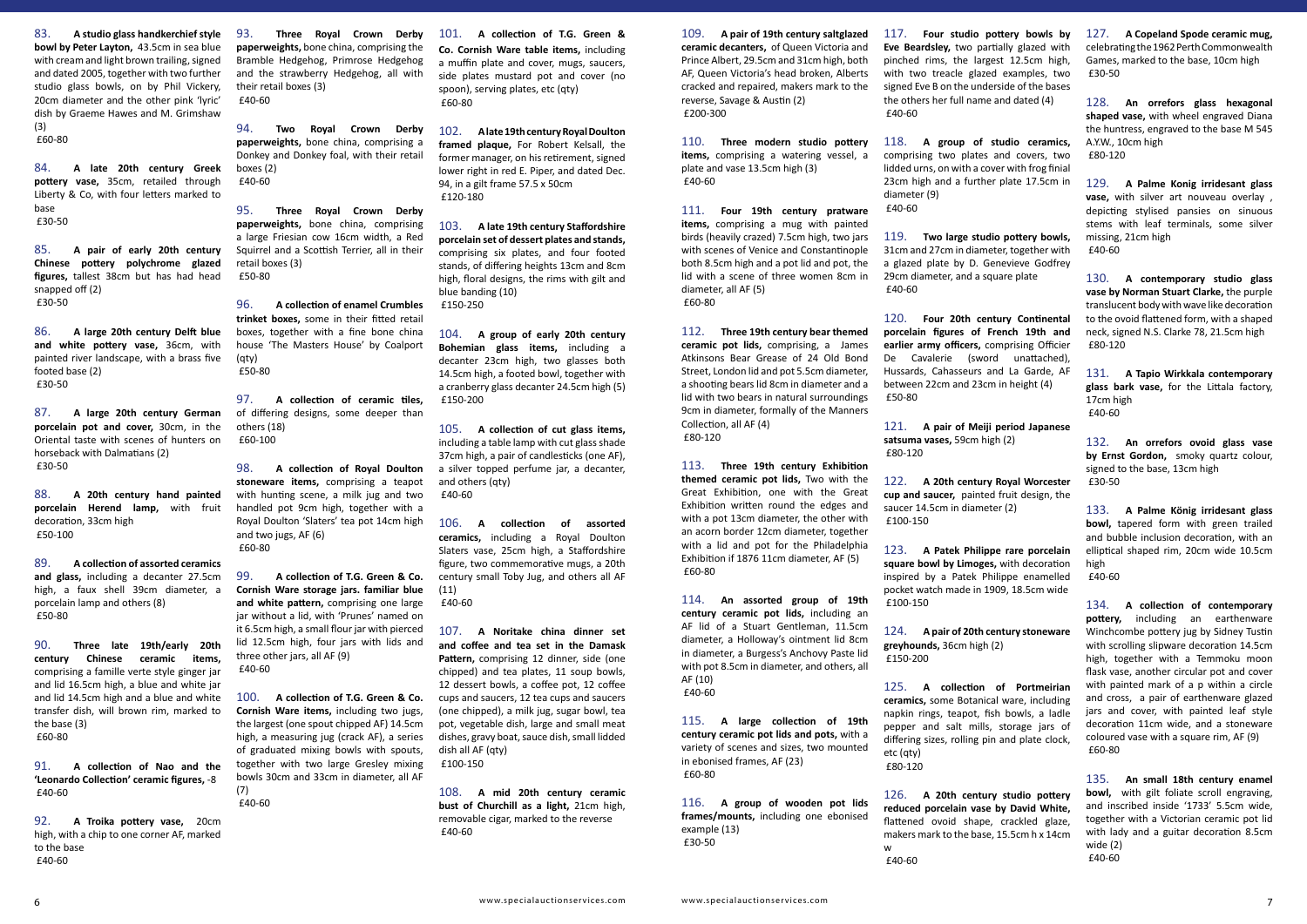136. **A pair of early 19th Bristol Delft fazakerley plates,** with hand painted floral decoration 22.5cm wide, AF (2) £40-60

137. **A 20th century cantagalli small plate,** depicting a hand painted cherub playing the drum by the sea, shaped rim, marked to the underside of the base, 14cm wide £30-50

138. **A late 20th century ceramic Lladro figure,** of Dame Montecarlo, 36cm high, with its retail box £60-80

139. **A contemporary studio pottery jar and lid by Howard Ashley,** blue and purple decoration, the lid with a large crescent handle, indented globular body, potters mark to the base, total height 24cm £30-50

140. **A St Ives pottery bowl,** celadon glaze, St Ives seal to the underside, 16.5cm wide £40-60

141. **Four contemporary studio pottery bowls,** comprising a Porcelain bowl by Jane Melrose 14cm diameter, a soda fired bowl by Lisa Hammond 15cm diameter, an Earthenware bowl, the green swirl rim decoration by Penny Simpson 20cm diameter, together with a rounded rectangular form bowl, potters mark AF to the base 12cm diameter (4) £40-60

142. **Three contemporary studio pottery bowls,** comprising, a green earthenware bowl by Richard Phethean 25cm width, a stoneware footed bowl by John Grey, glazed interior 24cm diameter and a soda glazed four footed bowl, with the potters mark J.O. (3) £40-60

143. **Two items of stoneware studio Pottery by Sue Ure,** comprising a small bowl 14.5cm diameter, and a tall elongated bowl 17cm high, together with two multi-layered glazed bowls by Phyllis Dupuy, both with shaped rims 17cm and 8cm diameter (4) £40-60

144. **Three contemporary studio pottery mugs,** comprising a black and gilt mug with ribbon design by Peter Reynolds 8.5cm high, a stoneware mug with slipware multicoloured design by Julia Quigley 9cm high, and an earthenware glazed mug of stylised form 10cm high, together with an earthenware jug by Jeremy Leach 10.5cm high (4) £50-80

145. **A contemporary studio pottery stoneware bowl possibly by John Bedding,** unglazed exterior, St Ives pottery mark towards the base, 11.5cm high 23cm diameter, together with an arts and crafts style bowl with copper glazed interior by Jenny Clarke 20.5cm diameter (2) £30-50

146. **Three contemporary studio pottery bowls,** comprising a green and gilt decorated footed bowl by Bridget Drakeford 26.5cm, one with abstract flowers to exterior by Harry Horlock Stringer, 24cm and the other a brown and green bowl by Harry Davis 25cm (3) £40-60

164. **A large floral table cloth or throw,** 150cm x 150cm £40-60

147. **Two Victorian Mahogany writing slopes,** one brass mounted, together with a walnut veneered box, brass mounted and with no fitted interior 15cm H x 28.5cm wide, and a Gothic style burr walnut box with brass decoration and fitted interior AF (4) £50-100

148. **An art Noveau pewter box,** with swan decoration (hinge AF) 7cm H x 17cm W x 17cm D, together with a circular mirror 17cm diameter (2) £40-60

149. **Two early 20th century cast metal busts of eastern women,** both 41cm high, wear to the paint work, especially to the faces (2) £100-150

150. **An Art Nouveau plaster bust of a lady,** based on Clytie, 57cm high, AF £50-80

151. **Three mid 20th century circular lead and Glass wall hangings,** 25cm diameter, with floral design (3) £40-60

152. **An early to mid 20th century Vizagapatam letter box,** in worn condition AF, with a fitted interior, 22.5cm wide, together with a far eastern brush pot (AF) 23cm high £30-50

153. **An early 20th century artificial flower arrangement,** 26cm high, in a glass dome and wooden base £30-50

154. **A Victorian bronze of a slave,** 11cm wide oval base, with nude figure of a man resting £60-100

155. **Two 20th century Baccarat paperweights,** both with flower design and marked to the underside, the Rose no. 125/150 and dated 1976, the other no. 56/100 and dated 1994 (2) £100-150

156. **Two 20th century Baccarat paperweights,** both with flower design and marked to the underside, one no. 208/260 and dated 1975, the other no. 52/200 and dated 1991 (2) £100-150

157. **Two 20th century Baccarat paperweights,** one with a butterfly design the other millefiori, both marked to the underside, no. 36/125 and dated 1978 and no. 639 dated 1971 respectively (2) £100-150

158. **A collection of glass paperweights,** some with millefiori design others with flowers, by various makers (8) £60-100

159. **Two 20th century carved hardwood Rhinos,** the largest 28cm in length (2) £60-100

160. **A large collection of small enamel boxes,** including Halcyon days examples, Crummles & Co., AF, together with an agate snuff box (qty) £100-150

161. **Guerlain L'Homme Ideal men's cologne,** 100ml in its retail box £30-50

162. **An Asprey ladies handbag,** maroon leather, 25cm x 28cm £40-60

163. **Two pieces of Victorian lace,** one a table runner 206cm x 58cm, together with a triangular table piece 200cm x 92cm with some staining AF (2) £60-80

165. **A group of curtains,** comprising floral gilt curtains 202cm L x 80cm W and ties, two sets of classical nautical curtains 188cm L x 148cm W, together with two cushions (qty) £100-150

166. **A 20th century silk runner,** 180cm x 56cm, together with a lace and feather cloth, £80-120

167. **A collection of wildlife books,** including books about Safari's, David Shepherd, etc (18) £30-50

168. **A collection of books about India and tea,** -23 £30-50

169. **A Collection of carved Far Eastern hardwood treen items,** including a card case 11cm high, a carved egg, together with a collection of cork stoppers, comprising ceramic caricature's and wooden examples (qty) £40-60

170. **An early 20th century Indian hardwood and ivory inlaid mirror in Vizagapatam style,** moulded top with floral marquetry inlay, the mirror plate with a tambour front, with fold out supports, 74.5cm H x 37cm W £200-300

171. **A mid 20th century Chinese carved boxwood item,** 11cm wide, having two dragon style creatures £40-80

172. **An Art Deco bronzed figure titled 'La Vague',** by Raymond Guerbe circa 1925, patinated figure of young female within a wave on rectangular plinth base, signed, 20cm high x 13.5cm x 6cm £400-600

173. **A George III Sedan clock,** by Robert Lomroy of Camberwell, enamel face with roman numerals, no glass and hands AF, in a circular wooden mount, brass back 13cm diameter £60-100

174. **A collection of Mother of Pearl counters and buttons,** together with a Mother of Pearl and Enamel belt buckle and two Rice paintings (qty) £60-100

175. **A tall African ceramic figure by Naeku,** limited edition, 43cm high, with a turn of the 20th century tobacco jar in the form of an African man and a early 20th century chaffing dish with warming plate 45cm wide (3) £80-120

176. **A pair of oak and pewter art noveau candlesticks by C. Hurren,** pewter capitals, with finely carved oak columns and jewelled cartouche, on a square base, 26.5cm high, some minor damage AF (2) £50-80

177. **A 20th century Indian hardwood and inlaid Vizagapatam style box,** with Taj Mahal finely carved to the lid, raised on metal feet, 7.5cm H x 20cm W x 10.5cm D

£60-80

178. **A pair of art deco bronze Danish two branch candelabra's,** in the style of Just Anderson, the paint decoration worn, marked to the base 'Bronze' & 'Danish', 11.5cm high £60-80

179. **A modern metal sunburst wall clock,** by Metamec, AF 58cm high £30-50

180. **An unopened bottle of Tom Ford Ombre De Hyacinth men's cologne,** 250ml, in plastic wrapper and in a Tom Ford retail bag £100-150

181. **An early 20th century glass bottle of Rimmel ladies perfume,** in a fitted leather travel case, marked Rimmel London, The bottle top marked 'E.Rimmel 96 Strand London, key present, case height 10.5cm £30-50

182. **Four works of art,** comprising, a hardstone figure of a buddha 6.5cm high, a portrait miniature of a lady 5cm diameter, an antiquity small vase on a mount 6cm high and two ceramic oriental figures AF (4)

£50-80

183. **Four walking sticks,** comprising two oriental white metal topped examples, a turned wooden one and a Boer war example (4) £50-80

184. **A 20th Century Chinese rattan and bamboo wedding or picnic carrier,** with four compartments with metal carrying handle, 90cm high £100-150

185. **A collection of Halcyon Days enamel boxes,** all floral themed, one egg shape example, all with their retail boxes  $(12)$ £40-60

186. **A collection of Halcyon Days enamels,** four examples, two oval and two circular, all with their retail boxes (8) £30-50

187. **Four Halcyon Days enamel boxes,** Landmark themes, all in their retail boxes (8) £30-50

188. **Four Halcyon Days enamel boxes,** one of a Native American the other circular topped examples from the Mulberry Hall range together with a large number of empty retail boxes (qty) £30-50

189. **Four Burberry coats,** an additional liner and handbag, two men's and two women's coats (6) £200-400

190. **A collection of 20th century masquerade ball masks,** of differing styles and sizes (6) £80-120

191. **A resin bust of Napoleon Bonaparte,** 36cm high, on a marble stepped base, engraved 'Leconnte? 82' on the reverse £50-80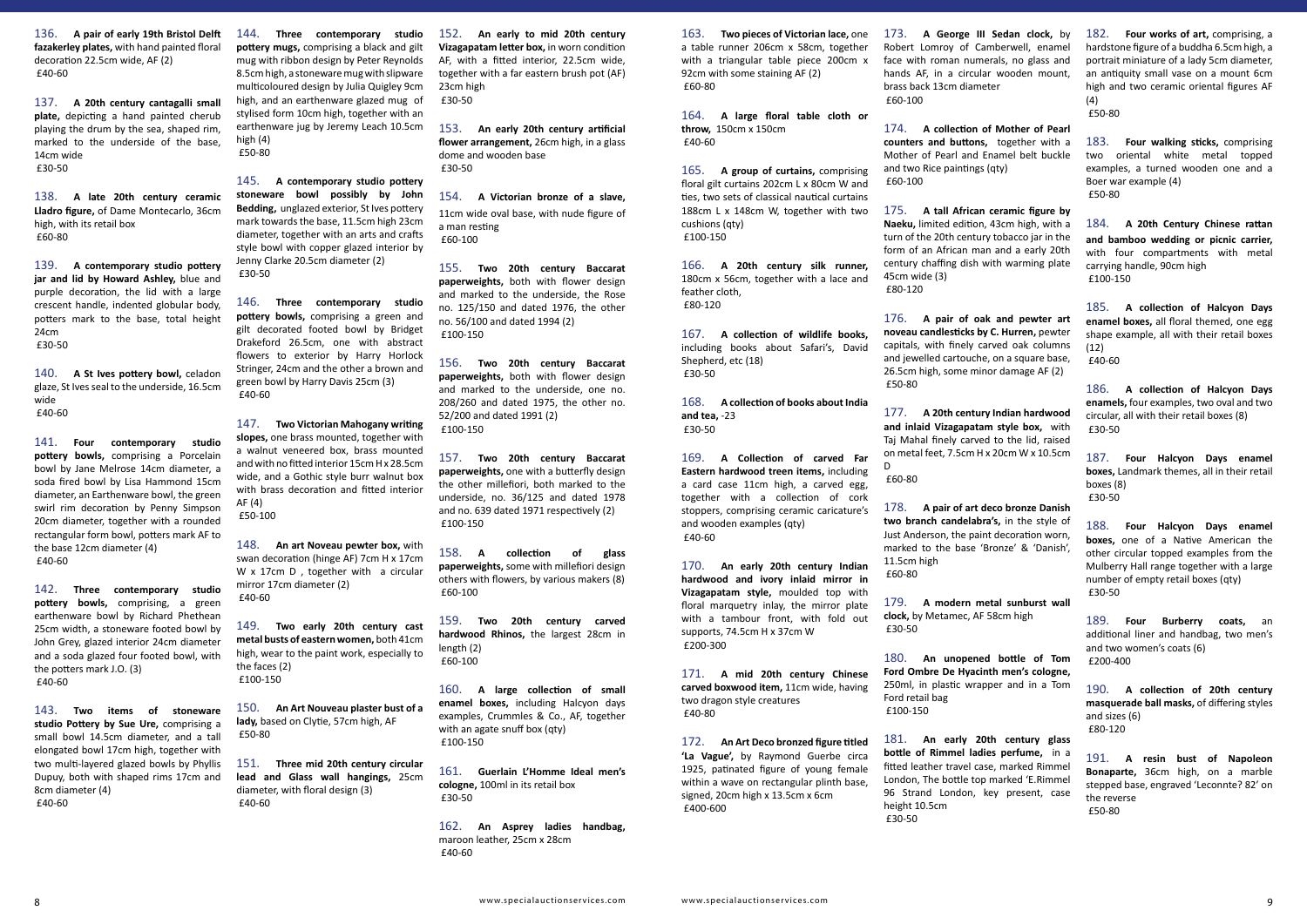192. **An early 20th century brass and marble Garniture,** the eight day clock with finial lose, 41cm high, enamel dial with Arabic numerals and hand painted swag decoration, the two urns with lids 27cm high (3) £100-150

193. **A carved wooden and painted centre-piece,** florally carved with a turned column, on a square base, 28cm high (AF) £30-50

194. **A large collection of hat pins,** including ceramic, enamel and metal varieties (qty) £40-60

195. **A collection of Far Eastern items,** comprising, a damaged Blanc de Chine figure converted into a lamp, three modern resin figures, the tallest 45cm, four hardwood stands, a large bowl 30cm wide, a spelter figure and two porcelain bowls of differing sizes (12) £100-150

196. **A pair of 20th century silk far eastern panels,** 58cm x 10cm £50-80

197. **Louis Chalon (French,** 1866- 1940), Le Mer' a Patinated cast bronze, on a marble base, 74cm high, signed 'Chalon' £2000-3000

198. **Adolph Alexander Weinman (American,** 1870-1953), A cast bronze of Icarus, signed A.A. Weinman to the base, 60cm high £100-200

199. **After P.J. Mene,** A bronze of a golloping horse, on a rectangular base, 39cm x 52cm £100-200

200. **An early 20th century enamel Chinese scent bottle,** 11cm high with a character mark to the base, together with two further scent bottles, one with a white metal lid £40-60

201. **A large metal cooking pot,** 28cm width with lid, together with two miners lamps and two early 20th century motor vehicle lights (5) £80-100

202. **A large selection of 19th century and early 20th century wood working tools,** one marked John Tarrot, together with an early 20th century till, with makers labels £60-80

203. **Two limited edition bronze recasts by Salvador Dali,** one the 'Angel of Victory' no. 570 with its certificate of Authenticity no. 570, the other numbered 899 (3) £100-200

204. **A Chinese Bowenite green Vase and cover,** the hardstone carving with mythical beast handles, domed lid, flattened top, surmounted with temple dog AF, 25cm high, together with a Chinese green hardstone figure Quylin, 22cm high and a smaller 20th century carved half domed figure of a goddess on hardstone carved base 14.5cm high (3) £150-300

205. **A pair of late 19th century Chinese Jadeite Jade plain bowls on hardwood stands,** 9.8cm diameter, total height with stand 9.5cm AF (2) £200-300

206. **A simulated early 20th century Chinese buried Jade belt buckle,** with salamander decoration, 12cm in length £50-80

207. **A 19th century Chinese Jadeite Jade archers ring. with iron inclusion banding,** cylindrical form with polished domed top and inverted polished base, 3.5cm x 2.8cm £60-80

208. **A pair of Chinese quartzite Buddhistic lion dogs,** 6.2cm x 4cm, together with a late 20th century similar seal 5.2cm (3) £30-50

209. **Two 20th century Chinese carved green hardstone horse figures,** one example seated on a hardstone base, 14cm, the other galloping with brown inclusions on a hardstone base 14.5cm (2) £80-120

210. **A 20th century Chinese carved bowenite temple jar and cover,** with lion mask handles and carved rings on a three footed supports, with dendric inclusion on the body, on a hardwood base, 12cm wide x 15cm high £300-500

211. **A late 19th century Chinese green hardstone libation cup,** with leaf bowl and naturalistic pierced stem, 18cm high £150-250

212. **A set of six Chinese nephrite jade carved bowls,** of plain form, in a fitted H. Simmons of Burlington Arcade retail box £300-500

213. **A Chinese Jadeite Jade carved panel,** depicting a mythical finned and scaled dragon fish, 12cm x 9.5 in later silk lined box £200-300

214. **A Chinese Qianlong Jadeite Jade carved panel,** of fruit, gourdes and roots, on a pierced hardwood base, 6.5cm x 7cm £500-800

215. **An Antiquity stirrup jar,** possibly from Rhodes, 12.5cm high, AF, twin handles with spout, circular decoration on a footed base, Provenance: by repute purchased from the Geologist C.E.N. Bromehead £100-200

216. **A 20th century Walnut jewellery box.** with mother of pearl marquetry lid. fitted interior 11.5cm H x 29.5cm W x 20cm D £40-60

217. **A 19th century sampler,** dated 1856, some fading, in a wooden frame with marquetry border 61cm x 47.5cm £70-90

218. **An early 20th century metal cased barometer,** 13cm diameter, AF, together with an arts and craft biscuit tin 22cm high, and small crucifix (3) £40-60

219. **Three 19th century fret work wall hanging mirrors,** the largest 87cm in length, two mahogany examples, one burr walnut AF (3) £150-250

220. **A collection of clocks,** comprising four carriage clocks, a Wedgwood mantle clock, a larger mantle clock by Aug. Schatz & Sohne and another (7) £60-80

221. **A mixed lot of collectables,** including three monkey toys, board games, Victorian photo album, metal toy soldiers, etc, all AF (qty) £60-100

222. **A bronze sculpture after Geraldine Knight (1933 - 2008),** 38cm long, A Bird In The Hand, signed £250-350

223. **Three mother of pearl shells on stands,** each with silver plated octagonal stand, together with a another shell lacking its stand (4) £30-50

224. **An early 20th century arts and crafts wood and pewter framed mirror,** above the mirror inscribed 'Look but linger not' 41.5cm x 30.5cm £40-60

225. **A collection of ceramic and treen collectables,** including wooden storage containers, a glass hat ornament, a ceramic Meissen style saucer, trinket boxes, a wooden mouse, and others, AF (qty) £60-100

226. **A 20th century Knobkerrie,** 60cm in length, with a marked silver collar inscribed 'Presented to C.W. Barnish, by Chief Dingabakubo Mapumulo, at Umdumezulu, on 14th Sept. 1941' £50-100

227. **Two fabric wall hangings,** one with a unicorn 120cm x 78cm, and the other with vine decoration179cm x 125cm (2) £40-60

228. **A 20th century contemporary African cast metal sculpture of a man,** in Benin style, 47cm high, with gilt effect Provenance: Purchased by the Vendors Father when he was a senior executive working for the United African Company, thence by decent. £40-60

229. **A Garrard & Co. silver plated oval footed bowl,** stamped to the base 36cm x 27cm x 8cm, together with a part canteen of silver plated old English pattern flatware, comprising six lunch forks, four dinner forks, five pudding spoons and two table spoons, and a H.J. wood Ltd. pottery ale jug, factory mark to the base, 28cm high (qty) £60-80

230. **An early 20th century far eastern bronze two handled vase,** in Antiquity style, 30cm high £200-300

231. **A 20th century Japanese terracotta twin handled vase,** depicting a dragon on one side and a bird on the other, baluster form, 35cm high £200-300

232. **A collection of brass and assorted works of art,** including a brass south Asian vase 16.5cm high, a set of dominos, assorted wood working tools and others, all AF (qty) £60-80

233. **A collection of books,** comprising a 1793 leather bound edition of the Weekly Entertainer, an 18th century Bible, together with three 20th century children's books (5) £60-100

234. **A 20th century metal and enamel clock garniture,** in Rococo style, the clock 42cm high, with an acorn finial and two handles, the urns 33cm high twin handled with acorn finials (3) £50-80

235. **A far eastern wall hanging scroll,** with character marks, with ebonised handles, 176cm x 40.5cm £40-60

236. **An assortment of works of art,** including a 20th century marble ink stand, a Vizagapatam style box, a cased set of modern dominos, a burr Walnut veneered mantle clock by Henry Marc of Paris 18.5cm high, and other all AF (qty) £40-60

237. **A collection of small photograph frames,** including an art nouveau style white metal frame 27cm high, a hallmarked silver frame, a pewter trinket box with cockerel decoration and other all AF (qty) £40-60

238. **A collection of assorted works of art,** including ebonised elephant book ends, a mincer, an Indian box, a copper hot water bottle 27cm in width, and others all AF (qty) £40-60

239. **An early 20th century Japanese wooden mask,** 20cm x 13cm, with a character mark to the reverse, in a wooden box £40-60

240. **After Dimétre Chiparus (Romanian,** 1886-1947), Lady with a Tambourine', cast Bronze figure with Ivory Tambourine, marked '2.0' to the underside of the foot on a replacement stepped circular base, 22cm high £800-1200

241. **A collection of modern needle work patterns,** the rectangular floral pattern 127cm x 41cm (4) £40-60

242. **Two Victorian writing slopes,** of differing sizes both brass mounted, the larger rosewood example 45cm in length with campaign inset handles, with fitted interior, baize slope, the smaller mahogany example 29.5cm, with a fitted interior, leather slope with key (2) £100-150

243. **A 19th century Chinese Jadeite Jade libation cup,** the sides with two climbing dogs, 7.5cm high £300-500

244. **A early 20th century Chinese turquoise stone carved figure,** the figure holding a large basket of flowers, mounted to a hardwood base, total height 13cm £100-200

245. **A late 19th century Chinese jadeite jade archers ring,** with green inclusion, mounted with a white metal cap mounted with a coral bead, total height 5cm £80-120

246. **A far eastern Lapis hardstone carved vessel,** with a crudely carved rim, 4.25cm H x 8.5cm W £80-120

247. **An early 20th century Jadeite Jade ink pot,** with iron staining to the rim and base, featuring geometric carvings 3.5cm H x 5cm diameter £100-200

248. **A 20th century carved jadeite jade kidney shaped box and lid,** the id with a reclining mythical creature, raised on a footed base (one chip, approx. 2cm), 4.5cm H x 17cm W x 10cm D £150-250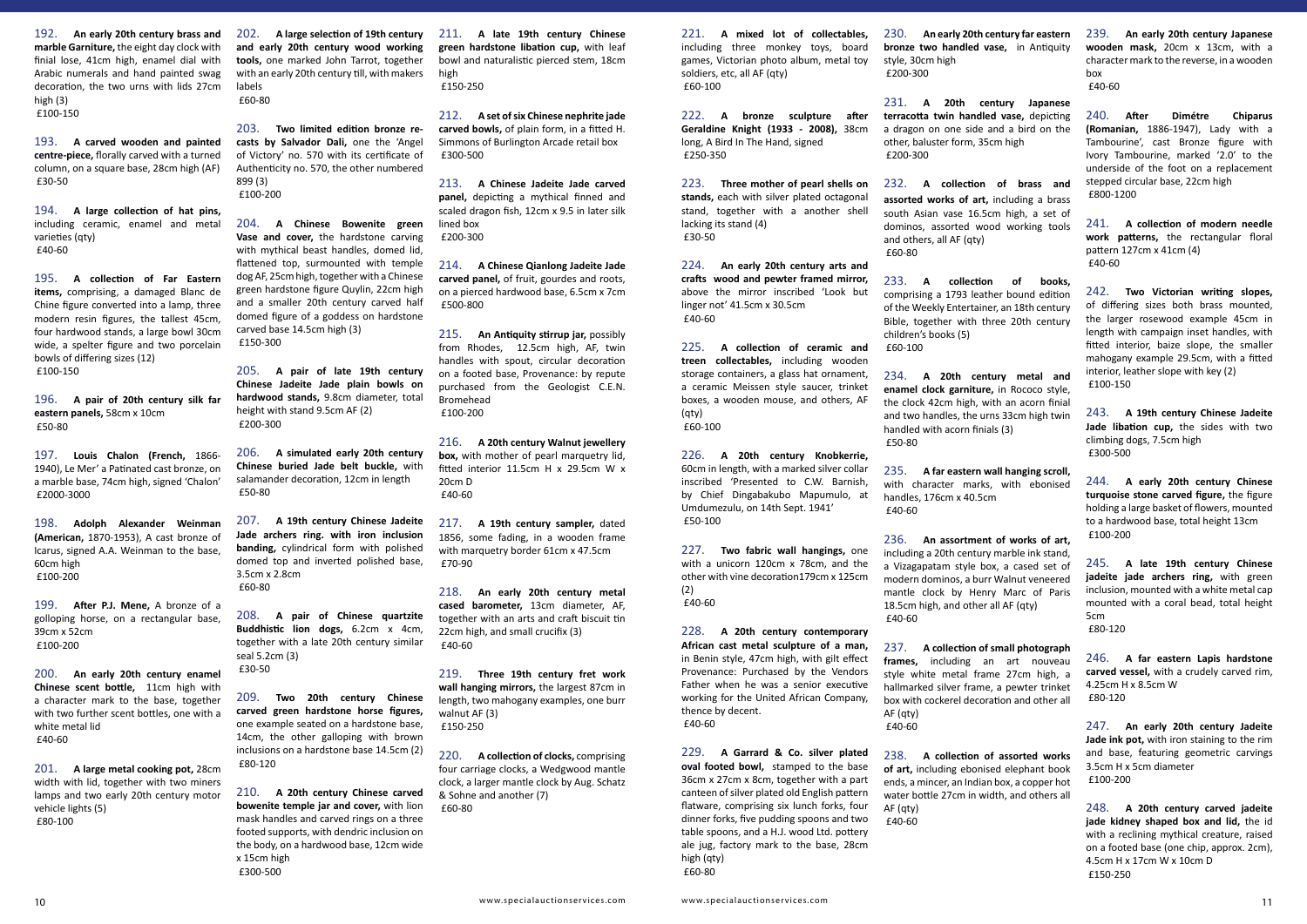249. **A pair of 20th century Soapstone pierced ornamental panels,** with flower design featuring a crane in each panel, both mounted with scrolling mythical creatures 17.5cm H x 22.5cm W £100-200

250. **An early 20th century Chinese jadeite jade ink pot or small vase,** with iron stainng, fluted carving towards the base (one chip) 9.5cm high £100-200

251. **An early 20th century Nephrite Jade Chinese ink pot or small vase,** with some inclusions plain cylindrical design 10cm high £60-80

252. **An early 20th century hardstone carved vessel and cover,** the lid mounted with a mythical creature, the vessel with a head and tail of a mythical beast, the body carved into the vessel body, on a footed base 12.5cm H x 18cm W (2) £80-120

253. **A 20th century Chinese carved soapstone panel,** with flowers and chickens, fixed to a two footed base 16cm H x 15cm W, together with a Chinese hardstone carved figure (head cracked and restored) on a hardwood base, total height 23cm (2) £80-120

254. **An early 20th century hydrogrossular garnet carved pendant,** with black inclusions mythical animal design, with a carved body 6cm long £60-80

255. **Three small carved far eastern vessels,** comprising a Rhodonite example 6.5cm wide, together with a banded agate vessel on a footed base 7cm wide and another vessel, ruby in zoisite 5.5cm wide (3) £80-120

256. **A collection of bronzed far eastern horses,** in a variety of poses, six with ebonised hardwood bases (one horse with rear legs broken and absent) (14) £80-120

257. **A mixed lot of collectables,** comprising, two pipes of differing sizes, one in a fitted case, items of glassware, a Royal Doulton soap dish, a photo frame and others all AF (qty) £60-80

258. **A set of eight Victorian hand bells,** by J. Shaw, Son & Co. of Bradford, of graduated sizes the largest 14cm in diameter, with leather handles some worn (8) £600-800

259. **A early 20th century 'Geographia' 8 inch Terrestrial globe,** 37cm high, on a turned ebonised wooden stand, some damage to the globe AF £100-150

260. **An early 20th century American wall clock,** by Jerome & Co., wooden case, enamel dial with roman numerals, painted glass with ships 65.5 x 39cm (AF) £40-60

261. **Three Indian brass items,** a small plate/tray 24cm in diameter and two pots with covers, together with two primitive made copper jugs 36cm and 30cm high (5) £40-60

262. **A 20th century framed glass panel,** frosted with Egyptian figure, 52cm x 26cm £30-50

263. **A 20th century middle eastern wooden planter/jardinière stand,** with mother of pearl flower decoration, height including base 66cm high £40-60

264. **A collection of brass and copper metalware's,** comprising a large copper two handled cooking pot 43cm diameter, a pair of brass duck bookends, a large brass floor standing candlestick 61cm high, a copper light fitting and a copper and brass heated tray with burners 14.5cm H x 61cm W

£50-80

265. **A large Louis Vuitton suitcase,** with a protective cover, 26cm H x 80cm W x 51.5cm D some water damage to the front, together with a suit carrier and duffel bag (3) £2000-3000

266. **A 20th century wooden carved 'Ruddy Duck' decoy duck,** by Wil Birk, glass eyes, the tail broken and repaired, crudely engraved Wil Birk to the base with two exhibition stickers, 29.5cm in length £200-300

267. **A vintage mink fur three quarter coat from Fances Fur**  £30-50

268. **A pair of 19th century brass candlesticks,** 23cm high, together with four silver 20th century decanter labels for Sherry, whisky, port and Brandy (6) £40-60

269. **A collection of Marine paintings,** the majority framed and glazed, together with an early 20th century Portrait and a rural scene (9) £60-80

270. **Archibold Thorburn (British,** 1860-1935), studies of a Woodcock; a Snipe; a Ptarmigan and a Grouse, Pencil and Watercolour, initialled 'A.T.' lower right, framed and glazed 22cm x 30cm £200-300

271. **Leslie Worth (British,** 1923- 2009), Blackfriars Bridge', watercolour, signed lower right, framed and glazed, 25.5cm x 47cm £100-200

272. **Leslie Worth (British,** 1923- 2009), St. Pauls from the South Bank', watercolour, signed lower right, framed and glazed, 22cm x 39cm £80-120

273. **Mandy Shepherd (British b. 1960),** studies of a dog and a sea bird, both watercolours and signed to the lower right, framed and glazed, 25cm x 32.5cm & 7.5cm x 11cm, together with a David Shepherd print of an Elephant, 15cm x 30.5cm (3) £60-100

274. **A collection of framed works,** including a watercolour of Rye Harbour by Laurie Tayler, a limited edition print of a galloping horseman, a horse and hunting dogs by Marine Dussedik, and a watercolour of African plain animals (4) £60-100

275. **Robert Gilmor (British,** b. 1936), A Print of 'Avocets at Minsmere' Painted for the cover of Radio Times 1981, framed and glazed, 39.5cm x 31cm £40-60

276. **Charles Frederick Tunnicliffe,** OBE, RA (British, 1901-1979), a perched owl, wood engraving, no. 11/50, signed lower right, framed and glazed 8.5cm x 8.5cm £60-80

277. **19th Century English School,** watercolour of a Seated Lady, in a gilt oval frame, signed lower left R. Poate, 34cm x 26cm £100-150

278. **A Georgian Embraided map of England Wales,** in an oval mount and gilt wooden frame, frame size 69cm x 62cm AF £300-500

279. **An Edwardian Embraided picture of 'The First Train',** built by George Stephenson, in a wooden frame, 26cm x 31cm, together with a print of the Great Exhibition (2) £30-50

280. **Henry Koehler (American b. 1927),** The Stick stand, oil on canvas, framed, signed bottom right, 22.5cm x 27.5cm Provenance: Purchased from Christie's June 2015 sale no. 11587 £400-600

281. **John Leech (British,** 1817-1868), Have you seen him go this way?', hand coloured print, 20cm x 28.5cm, framed, signed towards bottom left £80-120

282. **William Mason (British,** 1906- 2002), Abstract, oil on board, signed 'W.M.' bottom right, 18cm x 23cm £60-100

283. **J. Le Saux (French?),** a pair of Victorian beach scenes, oil on board, both signed bottom left, 22cm x 27cm both frames AF £80-120

284. **A collection of small framed oil on boards,** of beach on water scenes, and four framed prints of portraits (10) £40-60

285. **David Shepherd (British,** 1931- 2017), two limited edition prints, 'The Sentinel' no. 443/1500, frame size 72.5cm x 102cm, the other 'Jaguars' no. 387/1500, frame size 60cm x 83cm (2) £40-60

286. **David Shepherd (British,** 1931- 2017), two limited edition prints, 'Tigers Head' no. 708/850, and 'Lions Head' no. 781/850, both 39.5cm x 43cm (2) £40-60

287. **David Shepherd (British,** 1931- 2017), Three limited edition prints of domestic animals (3) £30-50

288. **Two Salvador Dali limited edition prints,** 39cm x 44cm and 60cm x 41cm (2) £80-120

289. **David Shepherd (British,** 1931- 2017), Clouded Leopard and Cub' a framed print no. 289/950, frame size 60cm x 73cm, together with a Shepherd book, An Artist in Conservation (2) £50-80

290. **David Shepherd (British,** 1931- 2017), Men of the Woods, Orang-utans', limited edition print, no. 595/950, frame size, 68cm x 89cm, together with a print sketch of an Orangutan £50-80

291. **George Voudouris (1920 - 1990),** 26cm by 38cm, ink drawing on paper, Two Wilder beast, signed, framed, AF, with John Gild Galleries label to reverse £30-50

292. **A shabby chic cabinet with interior painted scene of teddy bears and toys,** 50cm by 38cm, recycled timber wall cabinet with crude cast iron hinges opening door to reveal teddy bears behind window bars £60-80

293. **H. Gibbs (20th century),** 29cm by 22cm, oil on canvas, Girl in Landscape, signed, in gilt frame £40-60

294. **Frances Mabel Hollams (British,** 1877-1963), Paddy', oil on board with no background, in a wooden frame, signed and dated to the bottom left, 33cm x 44cm £300-500

295. **A large Japanese tile picture,** on a wooden background, featuring two reclining women in traditional dress, framed 67cm x 135cm £100-150

296. **Attributed to Kofi Antubam (Ghanaian, 1922-1964),** watercolour, framed and glazed 37.5cm x 37.5cm. A former of pupil of Herbert Vladimir Meyerowitz, Antubam the studied at Goldsmiths college in London. He pioneered the use of adinkra symbols in modern art. He exhibited in New York in 1962 at the American Society of African Culture. Provenance: Purchased by the Vendors Father when he was a senior executive working for the United African Company, thence by decent. £200-300

297. **Benedict Chukwukadibia Enwonwu M.B.E. (Nigerian,** 1917-1994), Untitled', watercolour and pen , signed and dated 1955 bottom right, 55.5cm x 37cm Enwonwu, is widely regarded as one of the most influential African artists of the 20th century. He graduated from the prestigious Slade School of Fine Art in 1947. His notable works include a Bronze Sculpture of Queen Elizabeth II in 1956 and Tutu in 1973 which he painted three portraits, all presumed lost until one was sold at Bonhams in February 2018 for £1,205,000. Provenance: Purchased by the Vendors Father when he was a senior executive working for the United African Company, thence by decent. £8000-12000

298. **Erhabor Emokpae (Nigerian,** 1934-1984), Untitled', oil on board, signed and dated 1967 bottom right, 29.5cm x 121cm Along with Enwonwu, Empokpae is regarded as a pioneer in modern arts in Nigeria. He studied at the Government Trade Centre in Lago graduating in 1953. Famously in 1973 he produced a replica of the Benin Ivory mask, a year later he was commissioned to the design the bronze decorations at the frieze and entrances at the National Arts Theatre in Lagos. Provenance: Purchased by the Vendors Father when he was a senior executive working for the United African Company, thence by decent. £2000-4000

299. **William Henry Harford (British,** 1840-1917), Riding through the river, watercolour, signed bottom right, framed and glazed 38cm x 27cm, together with a pair of pencil sketches, signed Brighton 8cm x 11.5cm (3) £40-60

300. **Alison M. Dickens (British,** 1917- ?), The Exhibition', oil on board, signed bottom left, 66cm x 65cm £300-500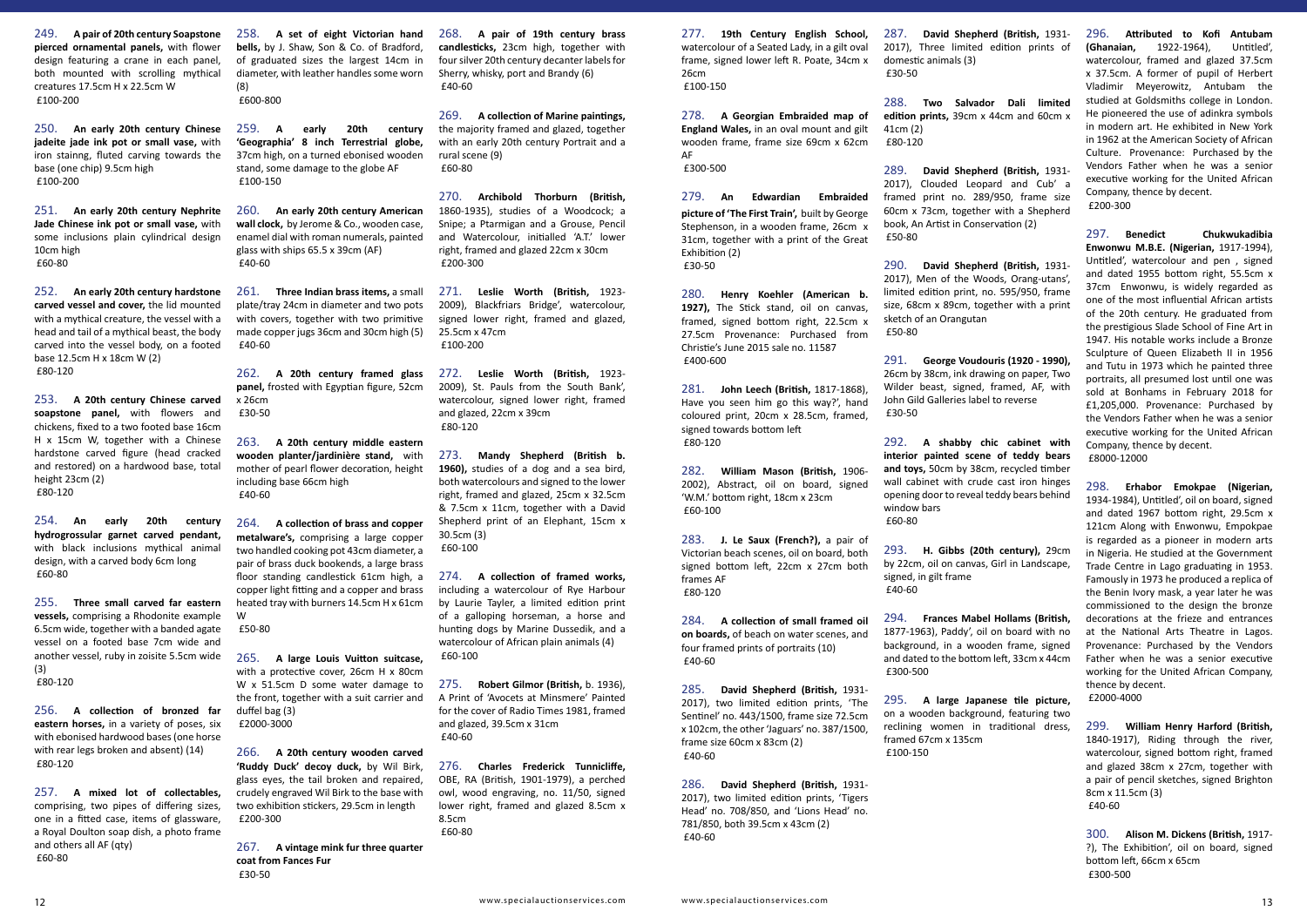301. **Leo Charles Moller (Danish,** 1899-1992), Snowscape with birds, oil on canvas, initialled and dated 1936 bottom left, 45cm x 66cm £50-80

302. **Gustav Edwall (Swedish 1902- 1984),** hilly landscape with a gate, oil on canvas, unsigned 48cm x 69cm £50-80

303. **Axcel Morch (Danish,** 1883- 1960), Woodland lake and rocks, oil on canvas, signed and dated 1953 to the bottom right, 52cm x 78cm £40-60

304. **Albert Larsen (Danish,** 1885- 1957), A country landscape, oil on canvas, signed and dated 1928 to the bottom right, 61cm x 70cm £50-80

305. **Soren Josva Christensen (Danish 1892-1948),** Country landscape with a church spire, oil on canvas (some paint losses), signed bottom right, 55cm x 76cm £100-150

306. **Unknown Artist (Probably Scandinavian,** 20th century), Sunlit conifer wood, oil on canvas, monogrammed and date '37' to the bottom left 33cm x 48cm £30-50

307. **Unknown Artist (Probably Scandinavian,** 20th century), Winter landscape, oil on board, signed Egon and dated 1945 to the bottom right, 34cm x 49cm £30-50

308. **Knupffer (20th century),** a group of three family portrait pastels of boys, two largest frames 40cm by 28cm, the reverse marked as being Robert, James and Timothy, probably Crick (3) £40-60

309. **British School (20th century),** 30cm by 40cm, oil on canvas, signed AFK, Rural Landscape, together with an oil board, Venice Landscape (2) £20-40

310. **British School (20th century),** 33cm by 53cm, oil on board, titled Beresford Hill, together with another oil on board of a Highland Scene, both framed (2) £50-80

311. **Theodore Emmanuel Duverger (1821 - 1901),** 32cm by 24cm, oil on canvas, Hanging The Picture, label to reverse and faded plaque in frame, signed, in ornate gilt frame, AF £800-1200

312. **Deborah MacMillian 37cm square,** watercolour on paper, Don Alfonso Rehearsal Cosi Fan Tutte Glyndebourne, dated 2006 and signed, framed, label to reverse £30-50

313. **E.J. Wilson (20th/21st century) 31cm by 40cm,** oil on board, Farmhouse in Landscape, framed, together with a modern oil on canvas archway in hedge (2) £20-40

314. **A Pair of Adam Style prints,** 36cm by 20cm, one marked Tafel 32, the other Tafel 54, nicely framed and glazed (2)

£20-40

315. **John Bryce (20th century) 37cm by 53cm,** watercolour on paper, High Mill Farnham, signed, framed, together with an Edwardian watercolour on paper of Church in Landscape (2) £30-50

316. **An assortment of works on paper,** including drawings of figures signed Forbes, pencil drawings of dogs etc, all AF

(qty) £50-80

317. **Jack Pieters (South African,** 1886-1977), Landscape scene, oil on canvas, signed and dated 1960 to the £80-120

bottom right, framed (AF) 60cm x 75cm

318. **Jack Pieters (South African,** 1886-1977), A country farmhouse, oil on canvas, signed and dated 1958? To the bottom right, framed (AF), 59cm x 74cm £80-120

319. **A New Map of the Country around London,** by John Stockdale, first published in 1796, in a walnut veneered frame (AF),87.5cm x 103.5cm £100-150

320. **Edward Wesson (British,** 1910- 1983), Westminster Abbey, watercolour, signed bottom left, 50.5cm x 42cm £100-200

321. **A pair of 19th century oil on copper works,** both depicting husbands and wives, in ornate gilt frames, frame sizes 32cm x 29.5cm (2) £100-200

322. **Edward Cherry (British,** 1886- 1960), A pair of original etchings, 'The Old Curiosity Shop' and 'Courtyard, Ye Old George Inn', both framed and glaze, frame size 30cm x 24cm £40-60

323. **Dexter Brown (British,** b.1942), A seated nude, oil on board, signed and dated '06' bottom 37.5cm x 27cm £100-200

324. **Russell Flint (British 1880-1969),** three prints, two featuring nude female scenes, all framed and glazed (3) £40-60

325. **Russell Flint (British 1880-1969),** A limited edition print of a semi-nude lady, no. 632/850, unframed, the mount worn to the left side, 54cm x 32cm, with a framed print of the same image no. 479/850 (2) £50-80

326. **Sydney Foley (British,** 1916- 2001), Venice, watercolour, signed to the bottom right 35cm x 51cm £30-50

327. **Russell Flint (British 1880-1969),** a limited edition print of semi-nude ladies in the street, no. 723/850, 48cm x 66cm £40-60

328. **Michael Chaplin (British,** b. 1943), The Thames at Lechlade, limited edition etching, no. 34/150, signed and dated 79 bottom right, framed, mounted and glazed, 50cm x 39cm £60-100

329. **Gerald Tucker (British,** 1932- 2016), River scene, The Prospect of Whitby' watercolour, dropped in the mount, 44cm x 57cm £50-80

330. **Dexter Brown (British,** b.1942), Painted under his pseudonym of De Bruyne, two nudes, oils on cardboard, signed de Bryne to bottom left and right, both unframed, 38cm x 27cm, together with two traces of the works (4) £80-120

331. **Two framed prints,** one of Venice, the other a nude, a Furst framed photo, an unframed nude and a collection of Russell Flint reference books (qty) £40-60

332. **H. Simmonds (British,** 20th century), A shitzu dog, pastel, signed bottom right, with inscription to the reverse, 25cm x 30cm £40-60

333. **Christopher Hall (British,** 1930- 2016), An Italian Hilltop 'Rocchette', oil on board, signed C.C. Hall and dated 1978 towards the bottom right, framed, 29cm x 34.5cm Christopher Hall was a former Mayor of Newbury and was elected to the prestigious Royal Society of British Artists in 1988 and the Royal Cambrian Society in 1994 £60-100

334. **Charles Dudley (British,** (1826- 1909), Two dogs investigating, oil on canvas, signed bottom left, glazed and framed , 24cm x 34cm £100-200

335. **K. Osborne (British,** 20th century?), A view from a balcony, oil on board, signed lower right, framed 49cm x 39cm £30-50

336. **A pair of framed etchings,** Notre Dame by Marion Rhodes, 27cm x 37cm and Bruges by Donald 37.5cm x 23.5cm both framed and glazed (2) £40-60

337. **Mychael Barrett (Canadian b.**  1961), Life Imitating II, etching, limited edition no. 31/175, signed bottom right, framed and glazed, 49cm x 39cm £100-150

338. **Bernard Kay (British,** 1927- 2012), Interiors-Poitiers, etching, limited edition 86/100, signed bottom right, framed and glazed, 33.5cm x 48.5cm £100-150

339. **20th century English School,** Looking over the water, oil on canvas, monogrammed to the bottom right, 53.5cm x 73cm £40-60

340. **20th century English School,** Tree by the river, oil on board, indistinctly signed to the bottom left, framed (AF) and glazed, 29.5cm x 49.5cm £30-50

341. **Glynn Thomas (British,** b. 1946), Two limited edition etchings, 'Tuscan Window' artists proof, frame size 33cm x 29cm, together with 'Pond' 75/150' , frame size 24.5cm x 25cm (2) £60-80

342. **A group of framed Indian pictures,** of differing sizes and images (4) £60-80

343. **A group of framed prints,** including two religious works, one letter of thanks from the Oxshot Horticultural Society, and others (5) £60-80

344. **Albany E. Howarth (British,** 1872-1936), Botham bar Yor, Etching, frame size 55.5cm x 42cm, together with an Etching of a hilltop town (2) £60-80

345. **Three framed works of art,** a gauche painting by Maggie Huscroft, a framed watercolour of a lady lying down and a nude watercolour (3) £40-60

346. **A collection of framed works,** including an etching, book plates, oil of a hot air balloon, etc (qty) £30-50

347. **20th century English School,** A pair of limited edition etchings, Harpist, no. 8/100 and Cymbalist no. 7/100 signed bottom right, both framed together, total frame size 54cm x 23.5cm £30-50

348. **Giovanni Battista Piranesi (Italian,** 1720-1778), 18 Imaginary Prison prints, landscape and portrait orientations, all frames 29.5cm x 35cm (the mounts foxed AF) £100-200

349. **Jane Palm-Gold (British),** Loving & Living', mixed media, framed and glazed, signed and dated 1993 towards the bottom right 70cm x 58cm Provenance: The vendor is pictured treating a patient with HIV £400-600

350. **Pierre-Auguste Renoir (French,** 1841-1919), Baigneuse Debout, a Mi Jambes' c 1910, Etching, framed and

glazed, 16cm x 11cm

£200-300

351. **Cecil Aldin (British,** 1870-1935), A pair of prints, one race horses, artists proof no. 173, frame size 57cm x 85cm the other fox hunting, a fox drawn in the

mount, frame size 60cm x 86 (2)

£80-120

352. **A Mid 20th century five branched chandelier,** approximately 38cm in hight,

glass with glass drops, AF

£60-80

353. **A Mid 20th century five branched chandelier,** approximately 46cm in height, one arm AF, with shades (not pictured), glass drops AF £40-60

354. **Two middle eastern hanging shades,** 30cm and 25cm diameter, both AF (2) £40-60

355. **An early 20th century pine glazed display case,** 25cm H x 74cm W x 37cm D, together with two further storage boxes, one with Chinese marks (3) £60-80

356. **A late Victorian mahogany apprentice chest of draws,** the top with a moulded edge, two graduated draws with wooden handles, on a moulded base, 20cm H x 28cm W x 21cm D £60-80

357. **A vintage stained oak set of Globe Wernicke bookcases,** 183cm high and 87cm wide, AF £150-250

358. **A restored 17th century and later oak hall chair,** the back panel with the face of the green man and engraved 1687, later arms terminating in turned columns, raised on finely engraved front legs, united by stretchers £200-300

359. **A Victorian and earlier oak hall settle,** 152cm wide and 122cm high, the lower frieze rail having carved decoration and dated 1671 with MB, the rear panel having five antique carved panels also let in, the barley twist stretcher now damaged £200-300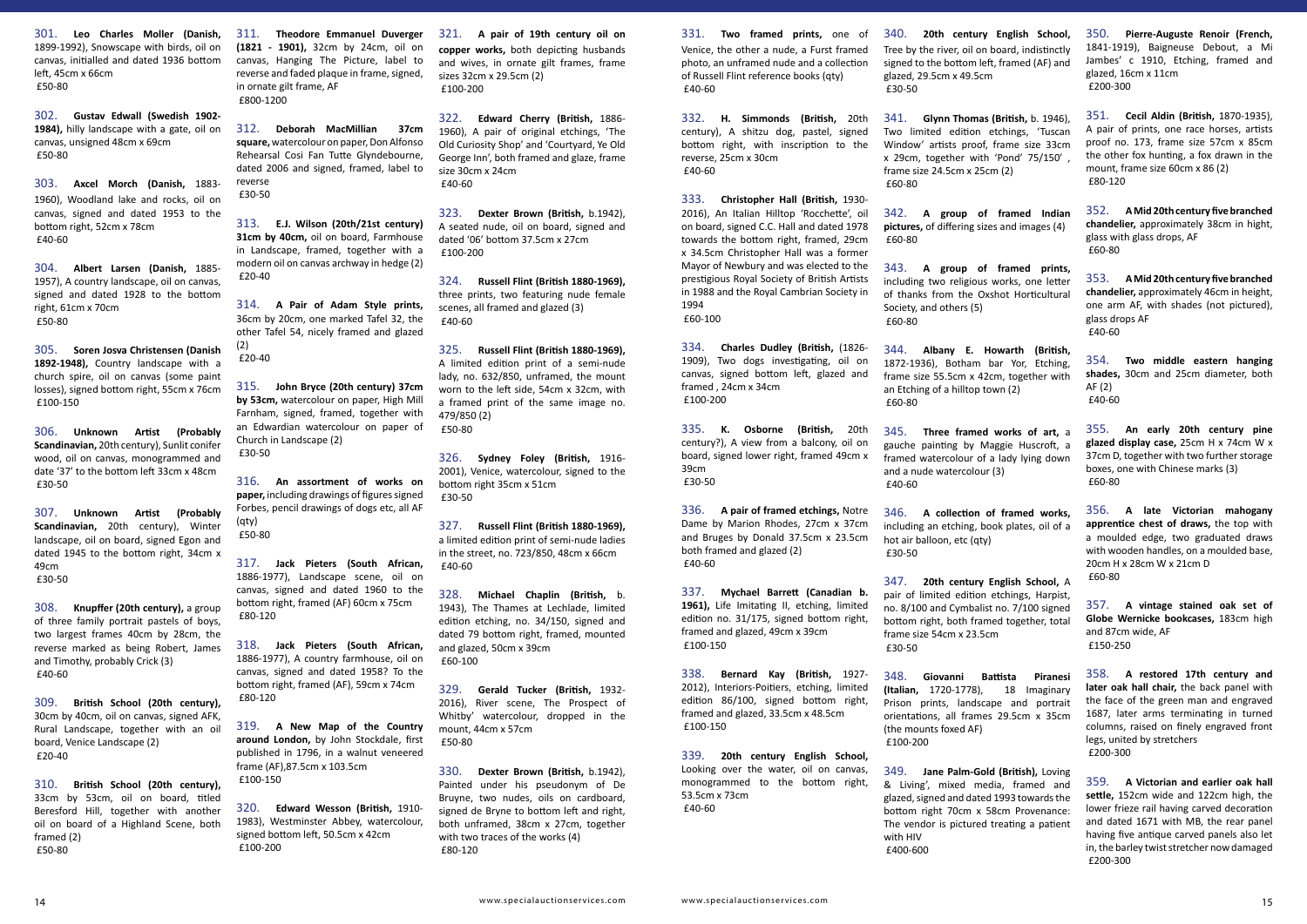360. **A Victorian carved mahogany Gothic influenced hall chair**  £40-60

361. **A Edwardian brass fire screen,** with wreath and armorial to centre £40-60

362. **An early 20th century Italian walnut console table,** 138cm wide, 80cm high and 60cm deep £100-200

363. **A modern mahogany single sleigh bed,** together with a vintage pine towel rail, 214cm long 103cm wide, with wooden slats but no central bar £60-100

364. **A 20th century campaign style coffee table,** 120cm wide x 55cm deep x 54cm high, tooled leather insert to the top, three frieze draws to the front, faux three draws to the reverse, in worn condition £60-100

365. **A second half 20th century yew wood bookcase,** 90cm wide and 31cm deep and 123cm high, with three adjustable shelves £30-50

366. **A Victorian oak dresser,** in the George II style, with two drawers to lower section, 107cm wide and 188cm high and 41cm deep (2) £100-200

367. **A mid 20th century light mahogany twin pedestal desk,** AF, 1565cm wide, 90cm deep and 77cm high £60-100

368. **A 1980s LC4 chaise longue Cowhide chair after Pierre Jeanneret and Charlotte Perriand for Le Corbusier,** 160cm in length £200-300

369. **A mid 20th century Japanese lacquered six panel room divider,** each nicely carved panel 181cm high and 41cm wide £100-200

370. **A modern black leather two seater sofa by Natuzzi,** 172cm wide, 95cm deep, having fixed cushions £200-300

371. **A large second half 20th century Japanese woollen carpet,** 358cm by 262cm £150-250

372. **A modern Japanese lacquered coffee table,** AF, 93cm by 70cm and 40cm high, damaged to top and sides £50-100

373. **A 20th century carved oak coffer,** 98cm wide and 45cm deep and 50cm high £30-50

374. **A William IV period rosewood writing table,** 106cm by 61cm by 73cm, having green tooled leather top raised on twin pedestals, together with a 19th century mahogany dining chair (2) £500-700

375. **A pair of mid 20th century Caucasian woollen runner carpets,** 386cm by 88cm (2) £100-200

376. **A Victorian mahogany apprentice/miniature chest of draws,** moulded top edge above four graduated draws with wooden handles on a plinth base, 30cm H x 29cm W x 18cm D £60-80

377. **A Victorian mahogany crossbanded and inlaid letter box,** in the form of a knife box, the lid with inlaid shell cartouche, Serpentine front, fitted interior, worn brass escutcheon, some damage AF, 37cm H x 29cm W x 22cm D £80-120

378. **A 20th century Geometric woollen carpet,** 181cm x 128cm £40-60

379. **A 20th century light coloured kilim rug,** possibly Greek or Cypriot, 289cm x 188cm £60-80

380. **A Georgian and later oak chest on stand,** the chest raised on a base with two frieze draws on cabriole front legs, evidence of historic woodworm, AF 83cm H x 103.5cm W x 48.5cm D £120-180

381. **A small late Victorian/Edwardian mahogany narrow chest of draws,** four graduated draws with brass handles, flanked by fluted sides raised on ogee supports, AF, 81.5cm H x 39cm W x 52cm D

£50-80

382. **A 20th century mahogany and boxwood inlaid cellarette,** domed top revealing a fitted interior, raised on tapering supports, terminating in brass spade feet and castors 71cm H x 53.5cm W x 38cm D £60-80

383. **A pair of early to mid 20th century mahogany bedside cabinets,** the rear of the top with swan neck pediments, single frieze draw over a cabinet enclosing two shelves, raised on plinth bases, AF 81cm H x 42.5cm W x 36cm D (2) £60-100

384. **A Edwardian mahogany and boxwood inlaid revolving library bookcase,** the square top with central inlaid cartouche, two shelves revolving around a turned column, raised on sabre legs 81cm H x 43cm W £60-100

385. **A 20th century Bijouterie display cabinet,** lift up glazed top, raised on tapering legs 75cm H x 87cm W x 34cm D £60-100

386. **A Georgian and later mixed wood linen press,** bracket feet with three long drawers below small cupboard door and four small drawers, with screw and press in arched support, 81cm wide, 177cm high and 43cm deep, AF £800-1200

387. **A Victorian and later upholstered chaise longue,** with six cushions in matching fabric, AF, torn to foot end £100-200

388. **A first half 20th century upholstered footstool,** 91cm by 77cm and 41cm high, with Caucasian rug covering, AF £150-250

389. **A nice George III mahogany and brass bound cellarette,** 46cm wide and 60cm high, octagonal on four supports £300-500

390. **A 19th century walnut footstool,** 53cm by 44cm, ball and claw feet with carved cabriole legs and having drop in upholstered seat £100-200

391. **A pair of wrought iron prickett candlesticks,** painted black with gilt embellishment, 112cm (2) £60-100

392. **A 19th century oak and metal bound chest,** 38cm by 63cm and 33cm high, AF £50-70

393. **A vintage beech and rush seated child's chair,** together with a painted bathroom cabinet and a Georgian table mirror, AF (3) £50-80

394. **A Victorian mahogany side table,** AF, 94cm wide £30-50

395. **An Edwardian mahogany wall mirror,** 87cm high, with candle box £40-60

396. **An Edwardian mahogany coal scuttle,** together with a brass fire guard and a brass fire fender (3) £60-100

397. **A vintage Kennett & Lindsell Ltd dress makers dummy,** size 18, on stand with casters £60-100

398. **A 20th century wrought iron candelabra,** 163cm high £30-50

399. **A 19th century Flemish woollen tapestry,** 68cm by 150cm, AF £50-80

400. **A late 19th century Anglo-Indian carved hardwood table,** 77cm diameter, AF £150-250

401. **A mid 20th century yew wood and glass table vitrine,** 40cm by 57cm and 77cm high £60-100

402. **A pair late Victorian mahogany Queen Anne style carver dining chairs**  £50-100

403. **A second half 20th century stained glass ceiling light,** in the Tiffany style, with two light bulb fittings, 35cm diameter £30-50

404. **A second half 20th century artist's easel,** together with an artist's travelling box easel (2) £80-120

405. **An Edwardian period oak and pine church pew,** 200cm wide, with bible rest shelf to rear, possibly cut down £60-100

406. **An Art Deco period Globe Wernicke roll top desk,** currently locked and without a key, some damages, 122cm wide, 81cm deep and 97cm high £150-250

407. **A c1970s G-Plan circular dining table and four chairs,** having pull out mechanism with hinged leaf, together with G-Plan dining chairs with brown seats, 122cm diameter closed £80-120

408. **A 1970s teak coffee table by Remploy,** having a pair of sliding panels to top opening to reveal copper coloured central panel, multiple lower stretchers, 49cm x 105cm £40-60

409. **A late 19th Century baby bed,** with turned wooden legs, caned sides and gilt brass roundels to cover bolts, 122cm long, AF £50-100

410. **A pair of modern white filing cabinets with large collection of sewing and related items,** 28cm wide, 41cm deep and 59cm high, each unit with ten drawers labelled and containing thread, scissors and much more, one with base stand (3) £50-100

411. **A 19th century mahogany Serpentine fronted chest of drawers,** 100cm wide, 57cm deep, and 82cm high £500-800

412. **A c1970s Studio pottery lamp base,** 75cm high, with bamboo shade £60-100

413. **A c1970s Japanese studio pottery lamp base,** 59cm high, with bamboo shade £60-100

414. **A c1970s Japanese lamp base,** constructed with four abacus, with cream shade, total height 68cm £80-120

415. **A c1970s Greyshott Studio pottery stoneware lamp base,** signed to base Michael ?, with applied fish and decorations, together with a damaged studio pottery lamp base £50-80

416. **A c1960s garden croquet set,** together with two spare mallets and a Slazenger The Corbally mallet, and other related items £60-100

417. **A modern metal and glass garden dragonfly,** 107cm long, with rod stand (2) £60-100

418. **A 20th century Middle Eastern woollen Turkomen Tekke carpet,** 287cm by 194cm £150-250

419. **A 20th century Middle Eastern woollen Turkomen Tekke style carpet,** 305cm by 215cm £150-250

420. **A 20th century Middle Eastern woollen carpet,** 240cm by 160cm £80-120

421. **A c1960s Far Eastern woollen carpet,** 353cm by 272cm, AF £80-120

422. **A late 20th century Indian woollen carpet,** 377cm by 268cm, in the Persian taste £150-250

423. **A 20th century Middle Eastern woollen Tekke style red and black carpet,** 294cm by 205cm £100-200

424. **A second half 20th century Pakistan woollen carpet,** faded, approx. 356cm by 272cm £50-80

425. **A second half 20th century Pakistan woollen carpet,** 300cm by 249cm, faded and stained £60-100

426. **A late 20th century Middle Eastern woollen carpet,** 180cm by 125cm £50-100